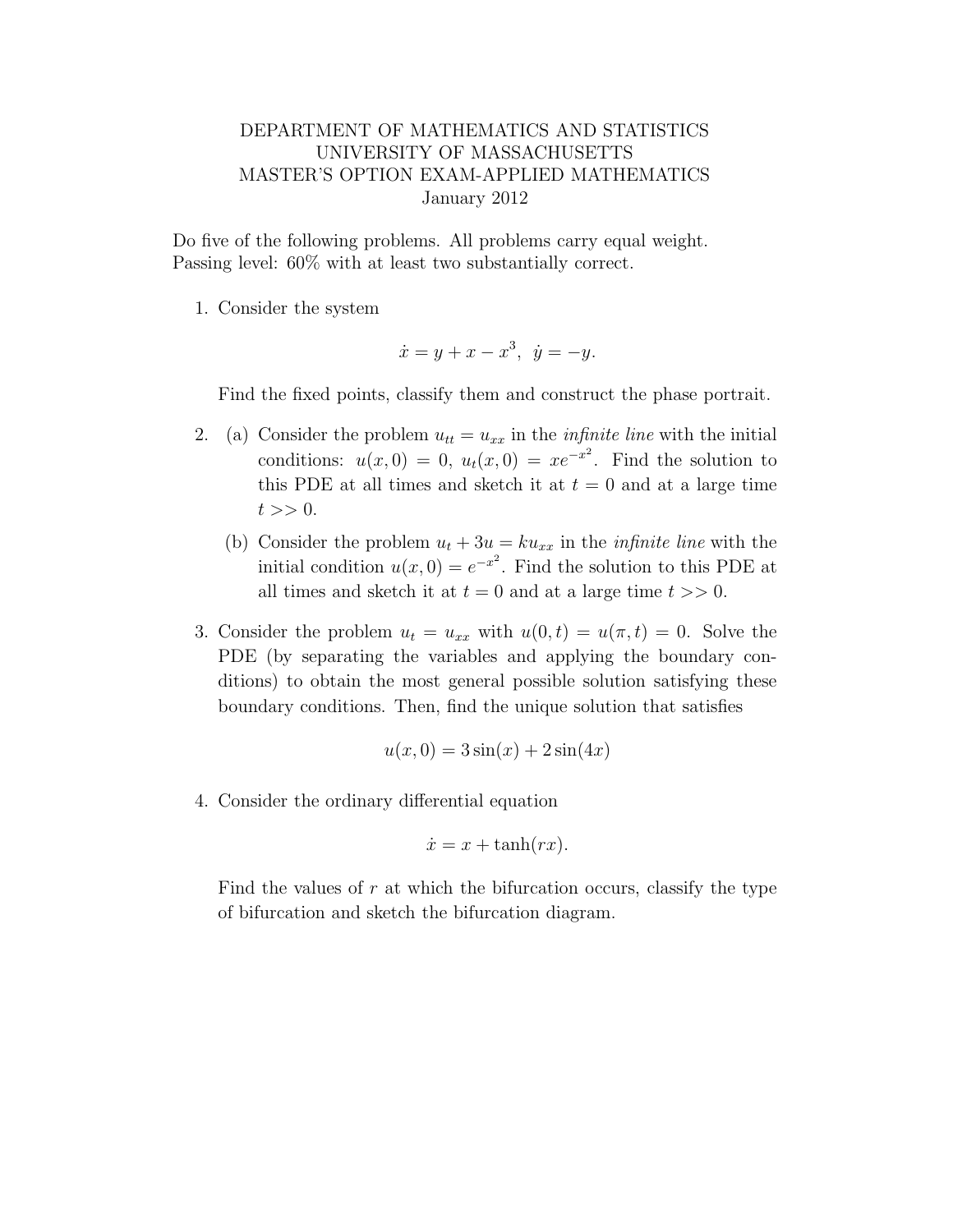5. (a) Consider the eigenvalue problem

$$
-f''(x) = \lambda f(x),
$$

together with boundary conditions  $f'(0) = a_0 f(0)$  and  $f'(L) =$  $-a_Lf(L)$ . Show that it cannot have negative eigenvalues when  $a_0 > 0$  and  $a_L > 0$ .

(b) Consider the eigenvalue problem

$$
f''''(x) = \lambda f(x),
$$

together with boundary conditions  $f(0) = f(L) = f''(0) = f''(L) =$ 0. Again show that its eigenvalues  $\lambda$  cannot be negative.

6. Consider the system

$$
\dot{x} = x - y - x(x^2 + 5y^2), \ \dot{y} = x + y - y(x^2 + y^2).
$$

- (a) Classify the fixed point at the origin.
- (b) Rewrite in polar coordinates, using  $r\dot{r} = x\dot{x} + y\dot{y}$  and  $\dot{\theta} = (x\dot{y}$  $y\dot{x})/r^2$ .
- (c) Determine a circle of maximum radius,  $r_1$ , centered on the origin such that all trajectories have a radially outward component on it.
- (d) Determine a circle of minimum radius,  $r_2$ , centered on the origin such that all trajectories have a radially inward component on it.
- (e) Assuming no other fixed points, prove that the system has a limit cycle somewhere in the trapping region  $r_1 \le r \le r_2$ .
- 7. (a) In the annular domain  $a < r < b$ , find the *radially symmetric* solution of the equation

$$
\Delta u = 12
$$

in 3 dimensions which satisfies vanishing boundary conditions at  $r = a$  and  $r = b$ .